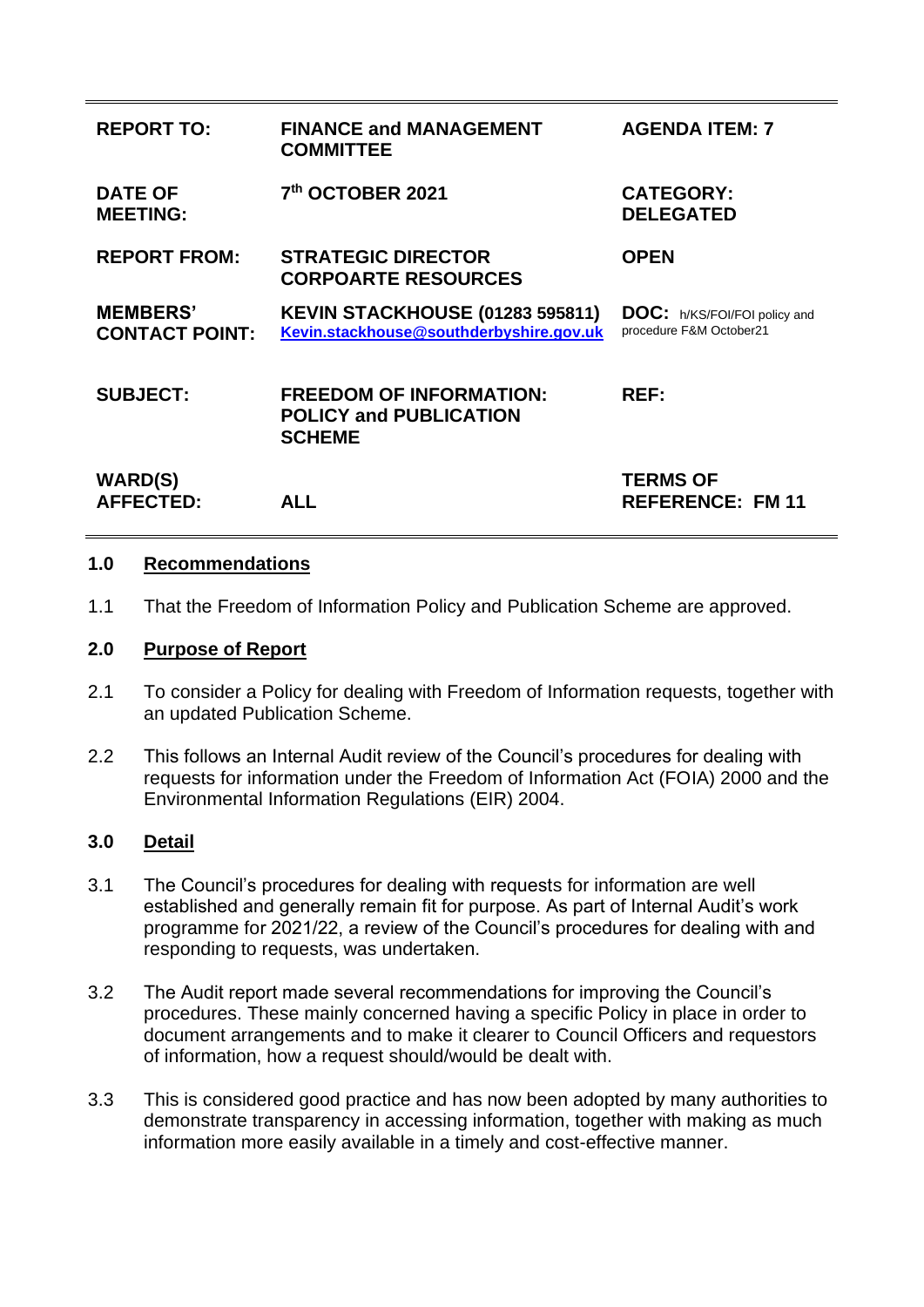- 3.4 The Audit report also recommended that the Council's Publication Scheme be updated to reflect the latest Model document produced by the Government's Information Commissioner.
- 3.5 Other recommendations related to training/briefing sessions being made available to Officers involved in the process and those regularly dealing with requests.
- 3.6 All recommendations are currently being implemented and monitored by the Audit Sub-Committee.
- 3.7 A draft Policy and an updated Publication Scheme are attached alongside this report for consideration by the Committee.

# **4.0 Financial Implications**

- 4.1 None.
- **5.0 Corporate Implications**

# **Employment Implications**

5.1 None

# **Legal Implications**

5.2 None

# **Corporate Plan Implications**

5.3 None directly. The Policy and Publication Scheme are part of ensuring sound Governance at the Council.

# **Risk Impact**

- 5.4 None
- **6.0 Community Impact**

## **Consultation**

6.1 None required

# **Equality and Diversity Impact**

6.2 None

## **Social Value Impact**

6.3 None

## **Environmental Sustainability**

6.4 None